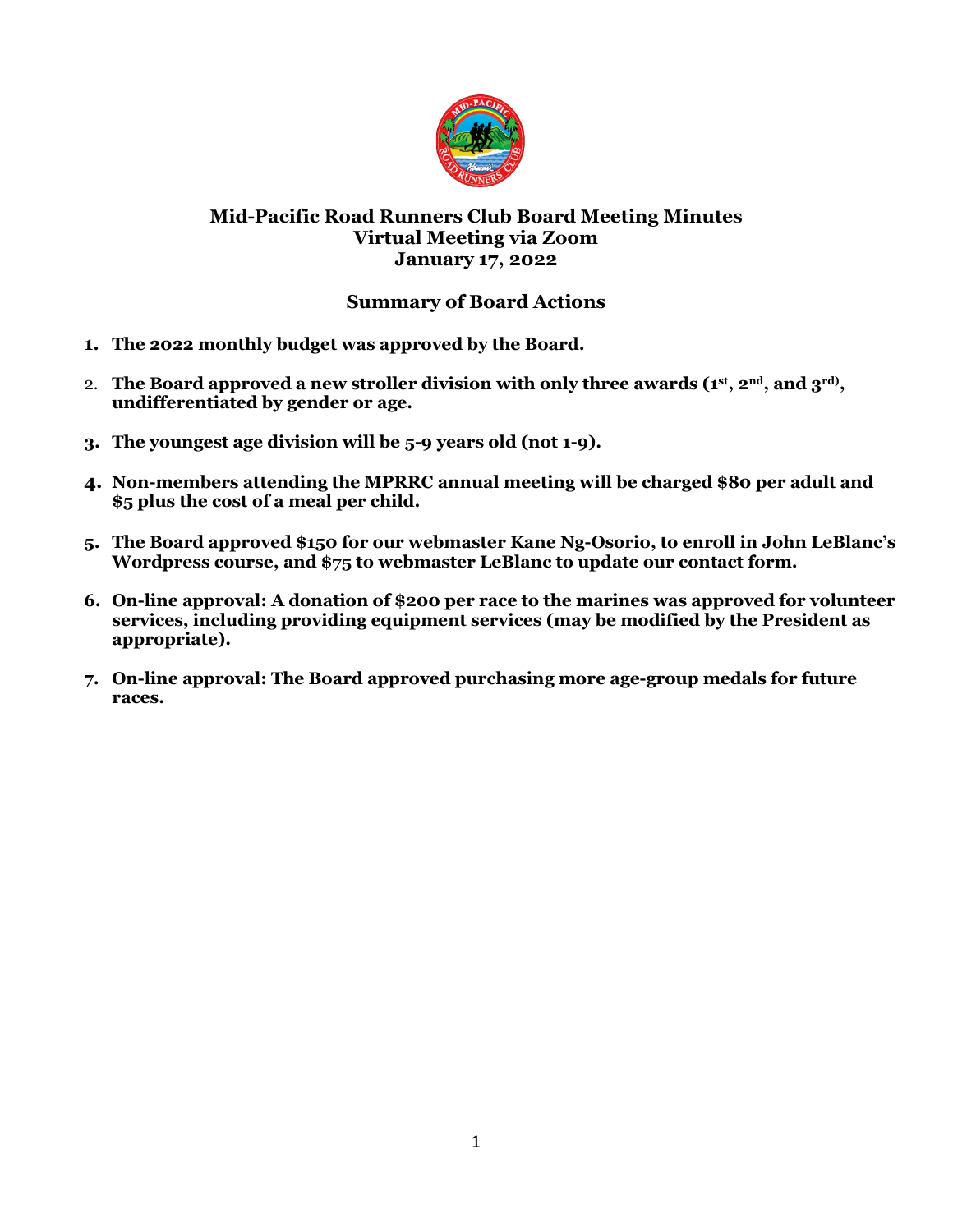### **Mid-Pacific Road Runners Board Meeting Minutes Virtual Meeting via Zoom January 17, 2022**

Call to Order by President Ron Alford at 6:35 p.m.

Board members present: Connie Comiso, Judith Inazu, Ron Alford, Sam Aucoin, Kanealii Ng-Osorio, Pete Boksanski, Joy Schoenecker Board members absent: Nicholas Pugliese, Christopher Salas Guests present: Chris Mewhort, Joan Davis, Paula Carroll

- I. Approval of Minutes of December 13, 2021 Board Meeting (Virtual via Zoom)
	- The minutes were approved.
- II. Financial Report Chris Mewhort
	- Our financial situation continues to look fine. Chris extended kudos to the Board for managing the Club's finances responsibly during this difficult pandemic period.
	- Chris reminded Board members to send him a copy of any credit card transactions so he can keep track of expenditures.
	- Sam and Chris prepared a budget for 2022, which was also broken down into monthly increments. **The 2022 monthly budget was approved by the Board.**
	- Sam noted that actual expenditures and revenues should be compared with the Board-approved monthly and annual budgets (as opposed to last year's budget), and any variances explained.

### III. Membership Report – Paula Carroll

- There were increases in all membership categories this past month.
- Our total membership count is 426 (up from 397 last month).
- Nominating committee report: So far, seven members have agreed to run for five open Board positions this year. More may agree to run, since a membership-wide call for nominations went out with a response date of February 28.

### IV. Races and Events

- A. Race Operations
	- Bob & Ron's  $5K January$  9
		- o Connie reported that this race was a big success.
		- o So far, 226 have registered for the 3-race series (including individual race registrations).
	- Chapson 8K January 23
		- o No update
	- Faerber's 10K February 6
		- o Connie is the race director.
	- Kailua 10 miler and Windward Half marathon and 5K
		- o Frank and Ron have been working with Michael Garrison on the 10 miler and half marathon. They will be proposing bundling the two races together for a \$5 savings in registration.
		- o Kailua District Park will be used for both races since schools are not allowing events on campus (the Boys & Girls Club is located on school property).
		- $\circ$  New course maps are required since the change in location involves a slight change in the start/end points.
	- Equipment Services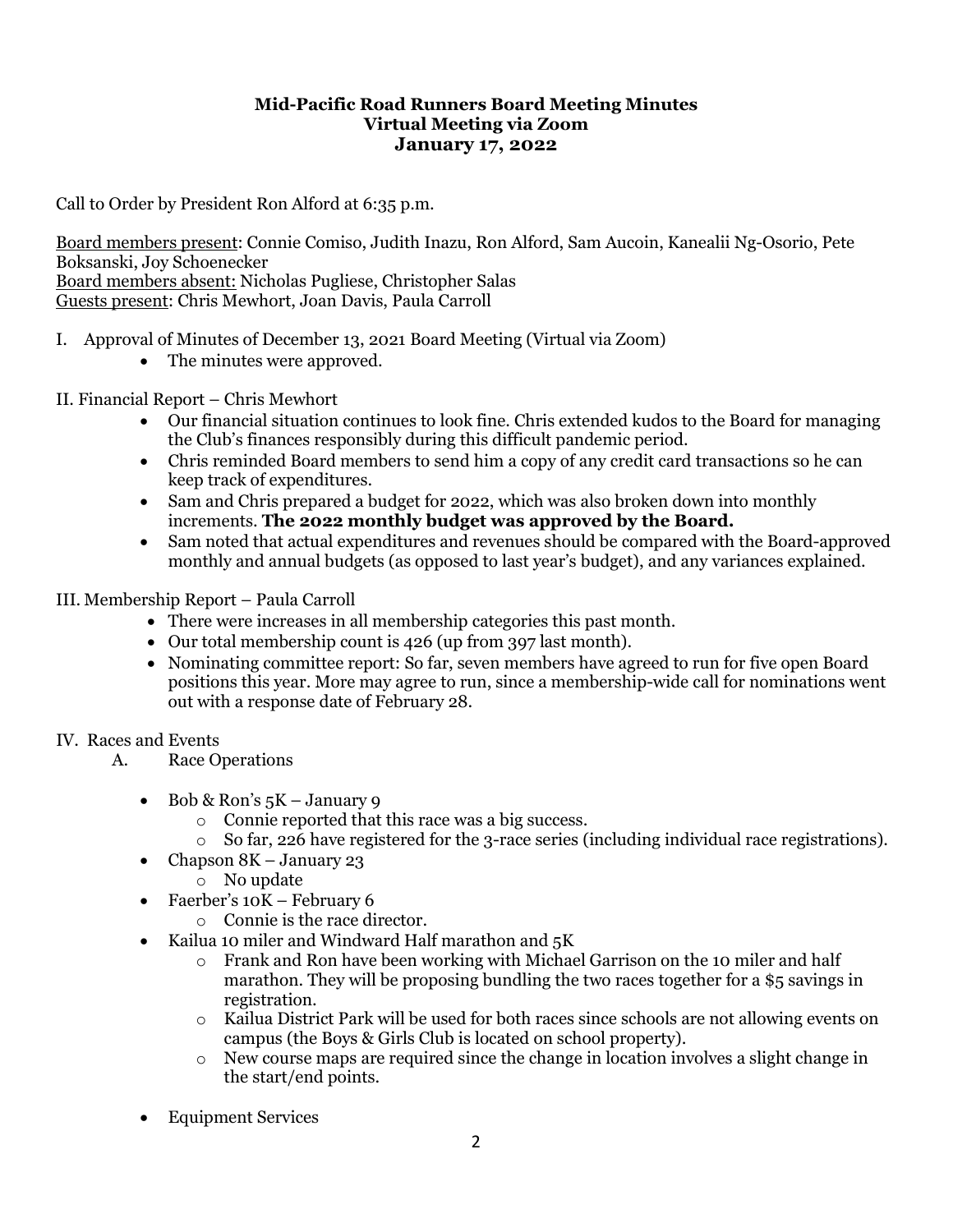- o We have a contract with John Tunick to provide equipment services but have not heard from him for a while. Ron sent a formal letter inquiring on the status of this contract. Unless we hear from him, the next step will be to terminate the contract.
- $\circ$  In the meantime, the marines are willing to provide equipment services on a race-byrace basis. (See on-line business approvals below.)
- Stroller Division
	- o **The Board approved a new stroller division with only three awards (1st, 2nd, and 3rd), undifferentiated by gender or age.** One race bib will be assigned to the person pushing the stroller; the person in the stroller will not receive a separate finishing time. The stroller must start at the back of the field.
	- o **The youngest age division will be 5-9 years old (not 1-9).**
	- o Sam will inform Scott of Timeline about these changes.

### V. Unfinished Business

A. Age-group Medals

 $\circ$  An inventory of age-group medals in the storage locker shows that there should be enough medals for 3 races (Chapson, Faerber's 10K, Kailua 10 miler). There are not enough blue (first place) ribbons so the red, white, and blue ribbons on the RRCA championship medals will be used.

o The Board approved purchasing more age-group medals for future races (see on-line business approvals below).

 $\circ$  The perimeter relay medals can be melted down and re-used.<br> $\circ$  The "flat ribbons" with Club and age-group markings can be u

The "flat ribbons" with Club and age-group markings can be used for keiki races, the bake sale, etc.

- B. 2022 Annual Meeting and Banquet Connie
	- $\circ$  To be held at 3660 On The Rise on March 25. There will be a 60's theme. Price will be \$70 per person, to be paid by the Club. **For non-members, the Board approved adding \$10 per adult and \$5 per child to the cost of the meal.** In 2020, the last time the banquet was held, 135 adults and 7 children attended.
	- $\circ$  The Club's 60<sup>th</sup> anniversary should be incorporated into the annual meeting events.

C. New Club Phone Plan – Joy Schoenecker

- Our newly-acquired phone via T-Mobile costs \$70 a month. There is a \$43 activation fee. The phone instrument (normally \$264) is free with the service. Ron and Sam are on the account for now.
- The Wi-Fi hot spot can manage up to 5 devices so, for example, registration can be performed on site.
- The club's new phone number (808-520-5590) must be revised on the website and other documents.
- D. Volunteers- Joan and Pete
	- Volunteers are still needed for Club races, even with the assistance of marines.
- E. Christmas Party Re-cap (December 19) Connie
- About 30 participated but it was festive and everyone had a good time.
- F. Training Run Agreement Ron
- No update.
- VI. New Business